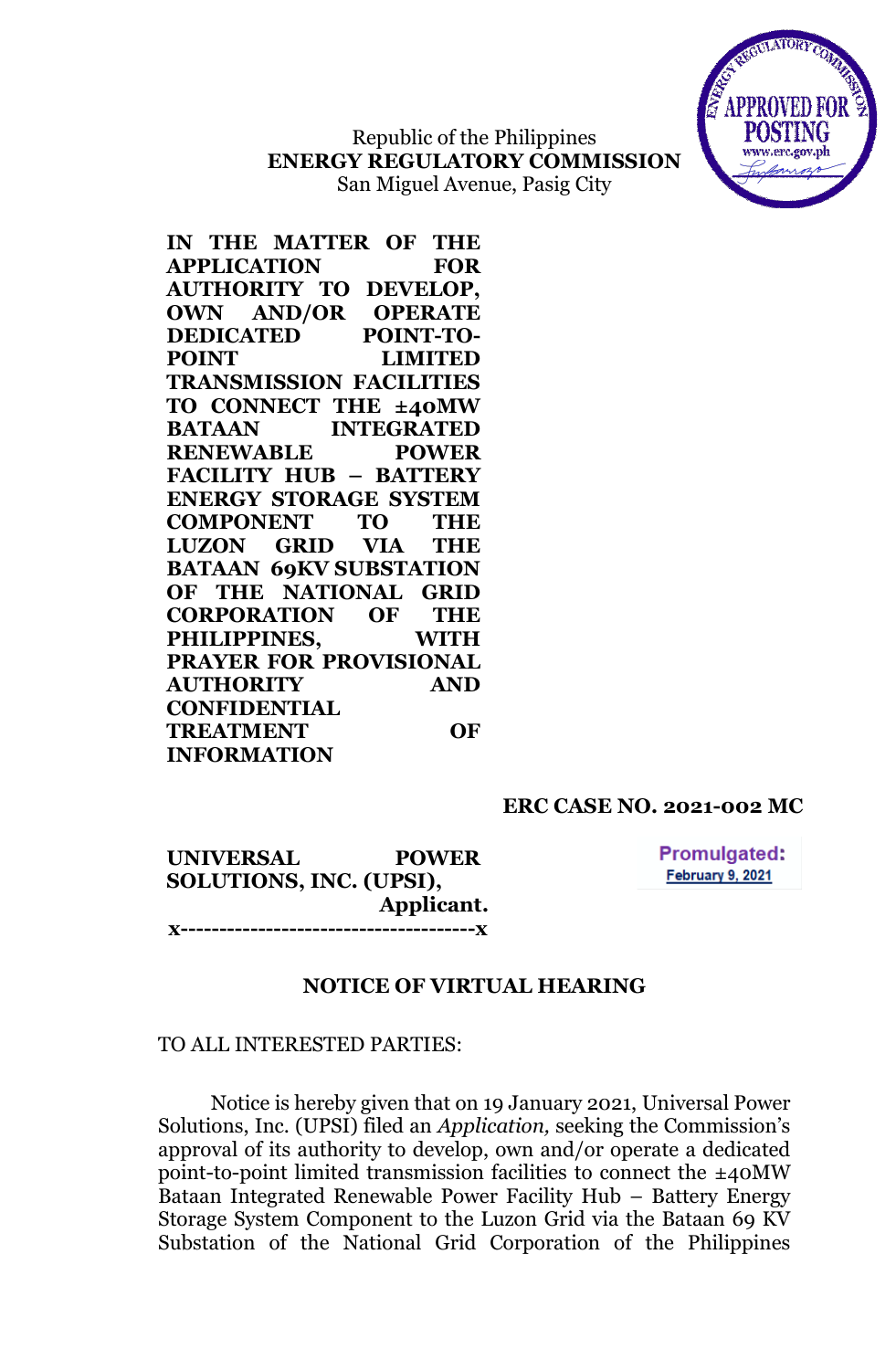# **ERC CASE NO. 2021-002 MC NOTICE OF VIRTUAL HEARING/04 FEBRUARY 2021 PAGE 2 OF 13**

(NGCP), with prayer for provisional authority and confidential treatment of information.

The pertinent portions of the said *Application* are hereunder quoted as follows:

### THE APPLICANT

1. UPSI (formerly, Limay Power Generation Corporation or "LPGC") is a corporation duly organized and existing by virtue of and under the laws of the Republic of the Philippines, with principal office address at 40 San Miguel Avenue, Mandaluyong City, Metro Manila, Philippines.

Copies of LPGC's Certificate of Incorporation, UPSI's Certificate of Filing of Amended Articles of Incorporation, Amended Articles of Incorporation, Amended By-Laws, and latest General Information Sheet, are attached hereto and made integral parts hereof as Annexes "A," "B," "C," "D," and "E," respectively.

2. UPSI may be served orders and other processes through the undersigned counsel.

#### NATURE OF THE APPLICATION

3. This Application is submitted to this Honorable Commission pursuant to Section 9(f) of Republic Act No. 9136 otherwise known as the Electric Power Industry Reform Act of 2001 ("EPIRA"),<sup>1</sup> Rule 5, Section  $5(a)(i)$  of the EPIRA Implementing Rules and Regulations,<sup>2</sup> and Section 4.2 of Resolution No. 23 Series of 2016 or the Resolution Adopting Amended Rules on the Definition and Boundaries of Connection Assets for Customers of Transmission Providers<sup>3</sup>

- (a) Subject to prior authorization from ERC, TRANSCO or its Buyer or Concessionaire may allow a Generation Company to develop, own and/or operate dedicated point-to-point limited transmission facilities; *Provided*, That:
	- (i) Such dedicated point-to-point limited transmission facilities are required only for the purpose of connecting to the Grid which will be used solely by the Generation Facility, and are not used to serve End-users or Suppliers directly.

<sup>&</sup>lt;sup>1</sup> Section 9. Functions and Responsibilities.

xxx  $(f)$  xxx

A generation company may develop and own or operate dedicated point-to- point limited transmission facilities that are consistent with the TDP: *Provided*, That such facilities are required only for the purpose of connecting to the transmission system, and are used solely by the generating facility, subject to prior authorization by the ERC: xxx

 $2$  Section 5. Dedicated Point-to-Point Limited Transmission Facility of a Generation Company.

 $3$  4.2. Connection Assets for Generation Customers of Transmission Provider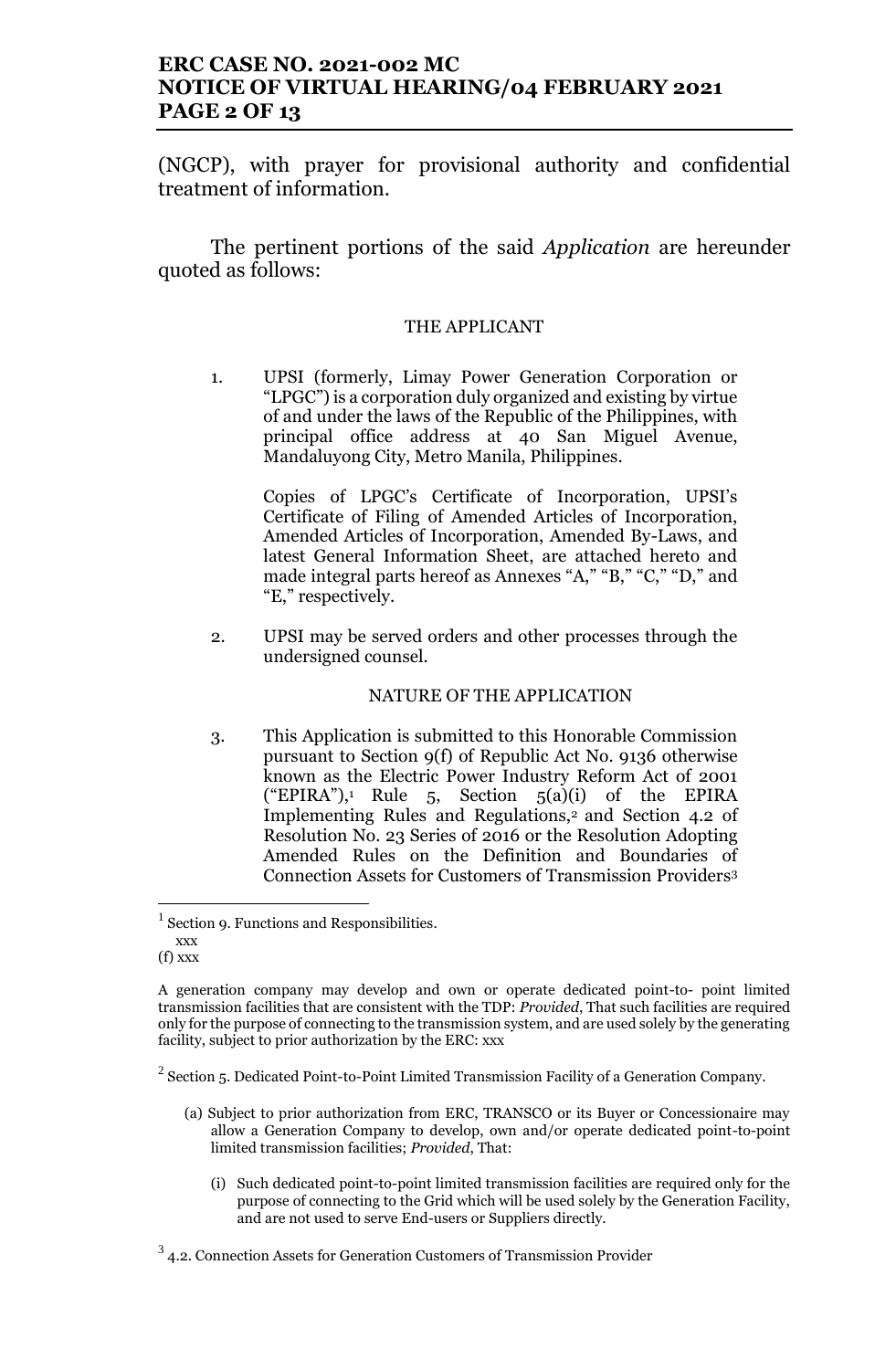## **ERC CASE NO. 2021-002 MC NOTICE OF VIRTUAL HEARING/04 FEBRUARY 2021 PAGE 3 OF 13**

for its consideration and approval of UPSI's proposed development, ownership, and operation of interconnection facilities which shall connect the ±40mw Bataan Integrated Renewable Power Facility Hub – Battery Energy Storage System Component ("Bataan R-HUB BESS") to the Luzon Grid via direct connection to the Bataan 69kV substation of the National Grid Corporation of the Philippines ("NGCP") (the "Dedicated Facility Project").

A copy of the Secretary's Certificate authorizing the construction and operation of the Dedicated Facility Project, as well as the filing of the instant Application and appointing the authorized representative/s therefor is attached hereto and made an integral part hereof as Annex "F."

#### STATEMENT OF FACTS

- 4. UPSI is a wholly-owned subsidiary of SMC Powergen Inc., and is authorized to engage in the business of producing, generating and storing electricity and processing fuels alternative for power generation.
- 5. Pursuant to its primary purpose, UPSI is engaged in the development, construction, operation and ownership of the Bataan R- HUB BESS, which is targeted to commence commercial operation on 14 July 2021 and is intended to provide ancillary services to NGCP as Regulation and Contingency Reserves for the Luzon Grid.

Copies of UPSI's letter dated 22 June 2020 addressed to the Department of Energy requesting for confirmation that the Bataan R- HUB BESS is consistent with the Power Development Plan, Project Brief of the Bataan R-HUB BESS, Project Rationale, summary of relevant dates indicating the dates of start and completion of construction, testing and commissioning, and commercial operations of both the Bataan R-HUB BESS and Dedicated Facility Project, as well as the Environmental Compliance Certificate for the Bataan R- HUB BESS and the Dedicated Facility Project issued by the Department of Environment and Natural Resources are attached hereto and made integral parts hereof as Annexes "G," "H," "H-1," "I," and "J," respectively.

Connection Assets for generation customers of Transmission Provider include those assets from the last Single Mechanical Connection of a User System or Equipment of a Generation Company, at its Connection Point, to the last Single Mechanical Connection which is not shared with another Customer within the Grid.

A Generation Company may develop and own or operate a dedicated point-to- point limited facilities provided, that such facilities are required only for the purpose of connecting to the transmission system, and are used solely by the generating facility, subject to prior authorization by the ERC.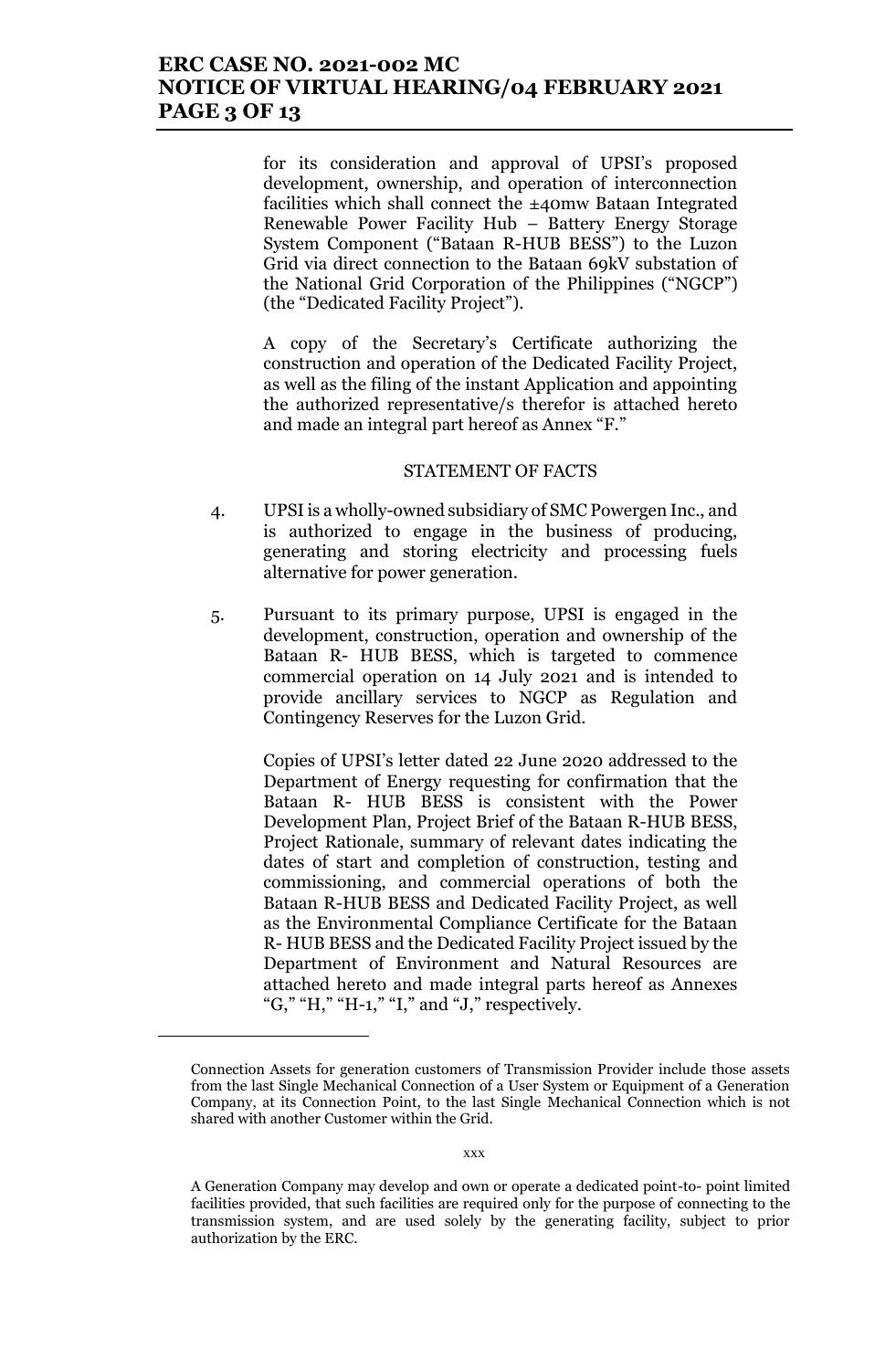# **ERC CASE NO. 2021-002 MC NOTICE OF VIRTUAL HEARING/04 FEBRUARY 2021 PAGE 4 OF 13**

- 6. On 23 June 2020, UPSI submitted a letter to the DOE requesting for the processing of the Certificate of Endorsement as a requirement for the issuance of the Certificate of Compliance by the ERC. On 30 June 2020, the DOE requested UPSI to submit several documents for the processing of the Certificate of Endorsement, including a Power Supply Agreement with the offtaker filed before the ERC.
	- 6.1 However, we note that as opposed to a Power Supply Agreement which may entered into while the generating plant of the supplier is still being constructed, NGCP requires that the generating plant of an Ancillary Service Provider be certified as capable of providing Ancillary Services. Such certification may only be obtained after the generating plant's construction is completed and the same is tested by the NGCP.
	- 6.2. UPSI therefore endeavors to submit a copy of the DOE Certificate of Endorsement as soon as the construction of the Bataan R-HUB BESS is completed and it receives the certification from the NGCP that the Bataan R-HUB BESS is capable of providing Ancillary Services.

A copy of the e-mail from the DOE dated 30 June 2020 is attached hereto and made an integral part hereof as "Annex K."

- 7. In order to test, commission and dispatch electricity from the Bataan R-HUB BESS, UPSI shall develop and construct a dedicated point-to-point facility which will connect the Bataan R-HUB BESS to the Bataan 69KV Substation of NGCP.
	- 7.1. The Bataan R-HUB BESS shall connect to the Luzon Grid through a direct connection to the Bataan 69KV Substation via an approximately 800-meter connection line and shall utilize 1-336.4 MCM Aluminum Conductor Steel Reinforce (ACSR) conductor.

A copy of the Project Description and Single Line Diagram of the Dedicated Facility Project are attached hereto and made integral parts hereof as Annexes "L" and "M," respectively.

7.2. The estimated cost of the construction of the Dedicated Facility Project is PHP 48,240,706.00 with the following major cost components: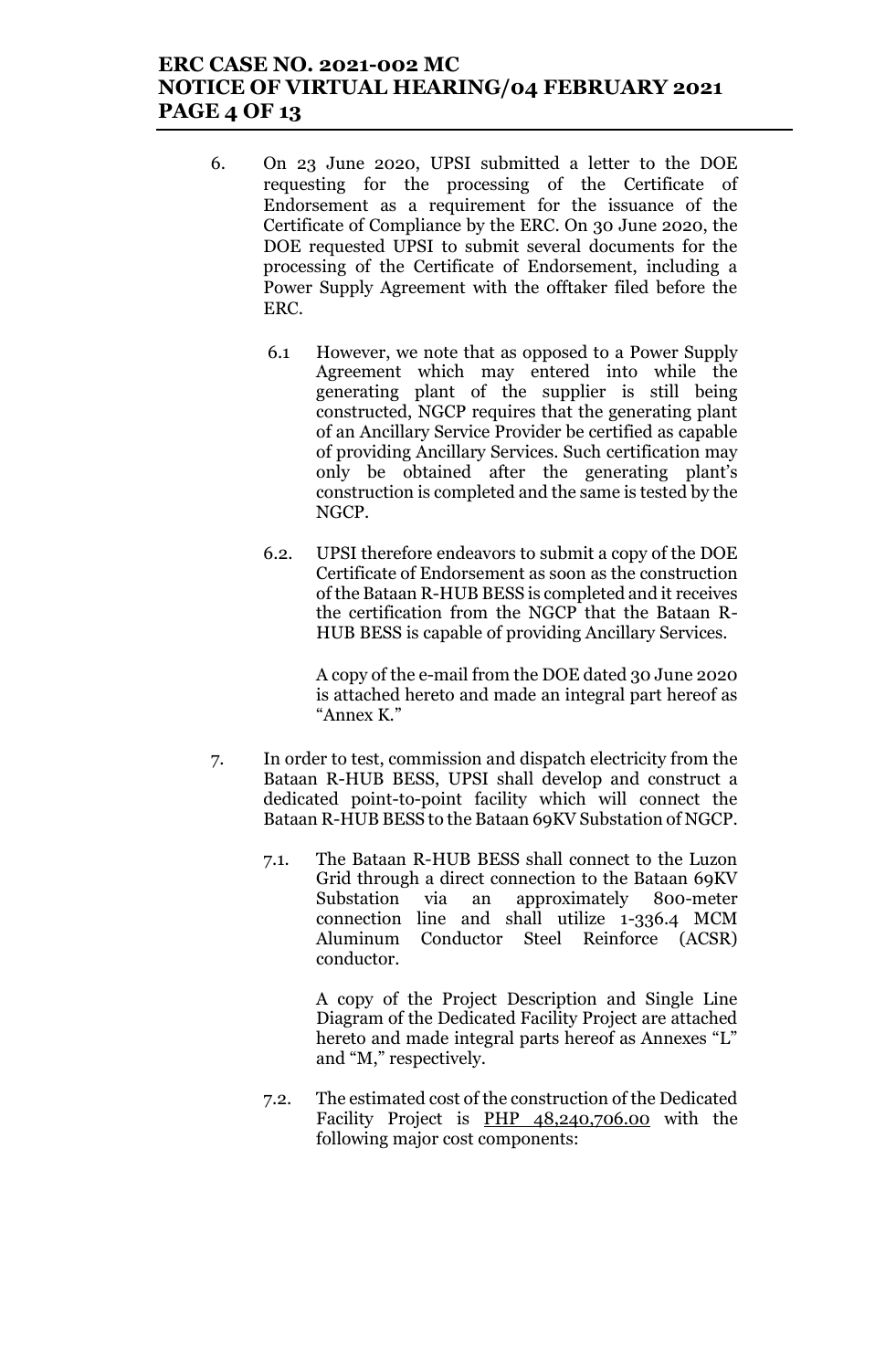# **ERC CASE NO. 2021-002 MC NOTICE OF VIRTUAL HEARING/04 FEBRUARY 2021 PAGE 5 OF 13**

| A. Supply of materials, labor, | 44,424,991.00     |
|--------------------------------|-------------------|
| equipment supervision<br>for   |                   |
| complete installation, testing |                   |
| and commissioning of the NGCP  |                   |
| Limay (BTPP) 69kV              |                   |
| Substation and the BESS Take-  |                   |
| <b>Off</b> Substation Side     |                   |
| B. Supply of materials, labor, | 3,815,715.00      |
| equipment supervision<br>for   |                   |
| complete installation, testing |                   |
| and commissioning of the       |                   |
| <b>Transmission Line</b>       |                   |
|                                |                   |
| TOTAL COST                     | PHP 48,240,706.00 |
|                                |                   |

A copy of the detailed breakdown of the Dedicated Facility Project Cost Estimate is attached hereto and made an integral part hereof as Annex "N."

- 7.3. The Dedicated Facility Project will be exclusively funded by UPSI and will, therefore, not impact any regulated charges.
- 8. UPSI respectfully submits that the Dedicated Facility Project is the only viable option for connecting the Bataan R-HUB BESS in view of its proximity to the Bataan 69KV Substation. In the System Impact Study ("SIS"), NGCP recommended that the Bataan R- HUB BESS shall connect to the Bataan 69kV Substation via a 800-meter connection line and utilizing 1- 336.4 MCM ACSR conductor. The Dedicated Facility Project is the most cost-effective and viable option for the immediate connection of the Bataan R-HUB BESS.
	- 8.1. The construction of the Dedicated Facility Project, including civil and electromechanical works, may be completed in approximately five (5) months.

Copies of the Conceptual Engineering Design and Drawing, and the Gantt Chart for the construction of the Dedicated Facility Project are attached hereto and made integral parts hereof as Annexes "O" and "O-1," respectively.

9. The Dedicated Facility Project shall be constructed by Energy & Building Applications Technologies Corporation ("EBATECH") as the contractor of UPSI.

A copy of the Company Profile of EBATECH and matrix of its ongoing and completed projects is attached hereto and made an integral part hereof as Annex "P."

10. In December 2019, the NGCP performed a SIS to determine the impact of connecting the Bataan R-HUB BESS to the Luzon Grid and evaluate the technical feasibility of the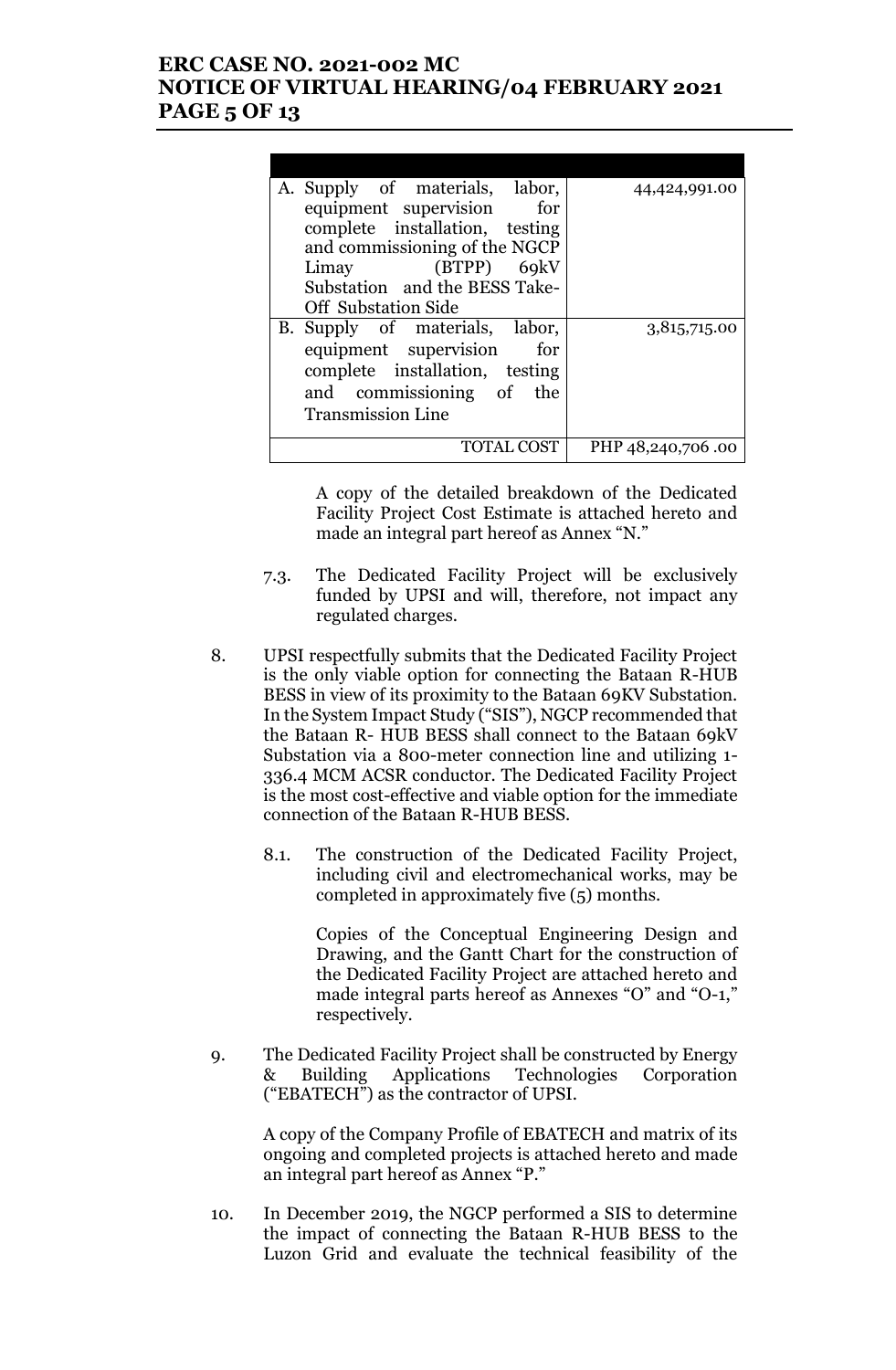## **ERC CASE NO. 2021-002 MC NOTICE OF VIRTUAL HEARING/04 FEBRUARY 2021 PAGE 6 OF 13**

Dedicated Facility Project. The connection of the Bataan R-HUB BESS to the Luzon Grid was found to be technically feasible through the Dedicated Facility Project.

Copies of the SIS and NGCP's SIS Report dated 10 February 2020 are attached hereto and made integral parts hereof as Annexes "Q" and "Q-1," respectively.

10.1. UPSI also engaged Power System Research and Consultancy Group to conduct the Interconnection Facilities Study ("Facilities Study") to ensure that the equipment to be installed will satisfy the recommendation of the SIS, and that the Dedicated Facility Project complies with the provisions of the Philippine Grid Code.

> Copies of the Facilities Study and NGCP's Review Report on the Facilities Study dated 31 March 2020 are attached hereto and made integral parts hereof as Annexes "R" and "R-1," respectively.

11. The Bataan R-HUB BESS has been considered in NGCP's Transmission Development Plan. In a Certification dated 2 July 2020, NGCP has confirmed the inclusion of the Bataan R-HUB BESS in the formulation of the 2020-2040 Transmission Development Plan ("TDP").

A copy of the Certification from NGCP dated 2 July 2020 showing the inclusion of the Bataan R-HUB BESS as a prospective power plant is attached hereto and made an integral part hereof as Annex "S".

12. NGCP and UPSI are currently in the process of finalizing the terms of their Connection Agreement, for the interconnection of the Bataan R-HUB BESS to the Luzon Grid through the Dedicated Facility Project.

A copy of NGCP Certification dated 2 July 2020 attesting that NGCP and UPSI are in the process of negotiating and finalizing the terms of the Connection Agreement is hereto attached and made an integral part hereof as Annex "T."

13. Upon completion of the Dedicated Facility Project and the commercial operation of the Bataan R-HUB BESS, UPSI intends to engage NGCP for the operation, service, and maintenance (O&M) services of the Dedicated Facility Project.

A copy of the Letter of Intent addressed to NGCP dated 23 June 2020 informing NGCP of UPSI's intent to engage NGCP for the operations and maintenance of the Dedicated Facility Project is hereto attached and made an integral part hereof as Annex "U."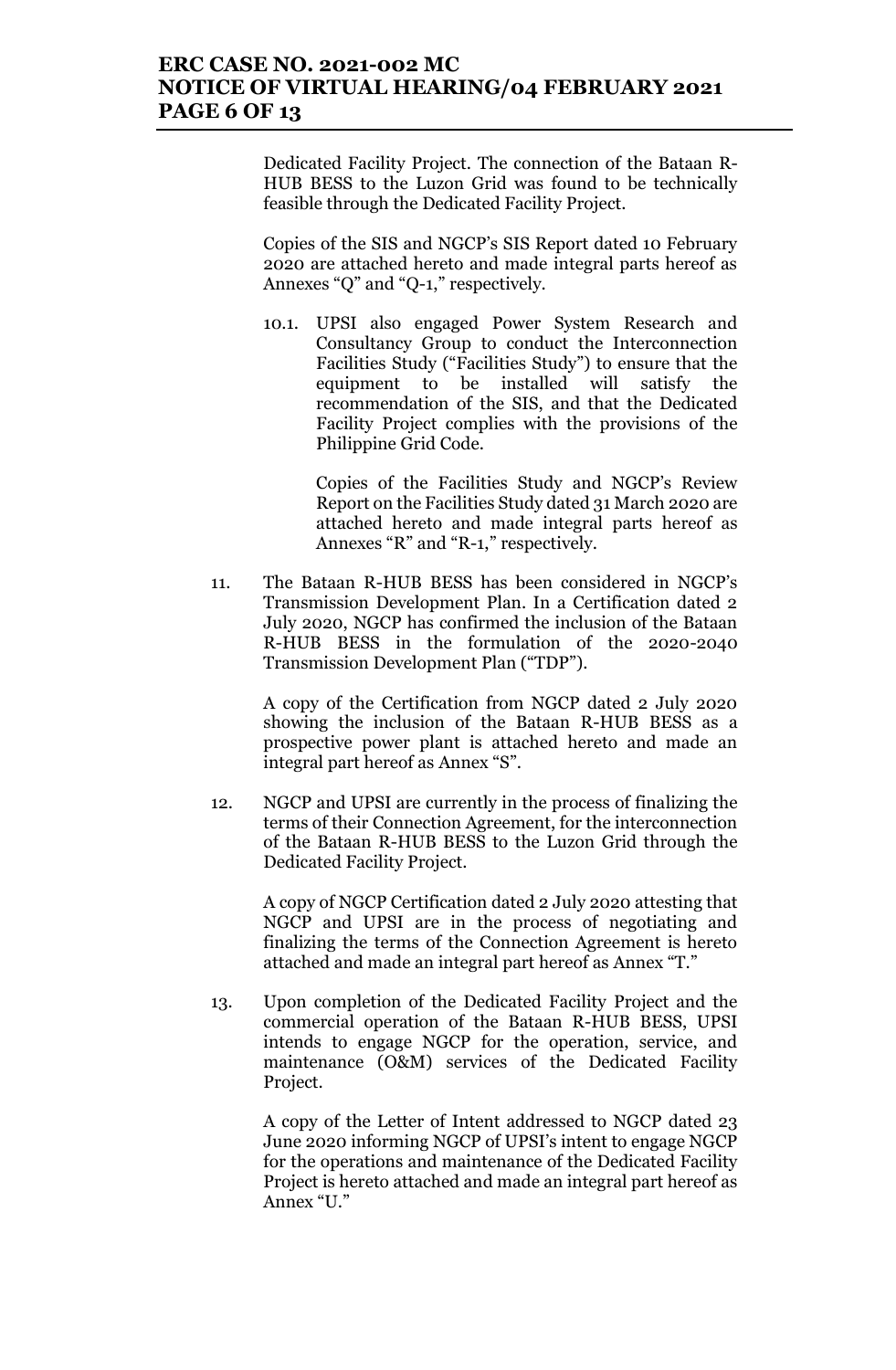## **ERC CASE NO. 2021-002 MC NOTICE OF VIRTUAL HEARING/04 FEBRUARY 2021 PAGE 7 OF 13**

14. As of date, UPSI has secured or is in the process of securing the necessary permits, licenses and authority from the appropriate regulatory agencies for the Dedicated Facility Project.

A copy of the sworn statement of UPSI's authorized representative dated 7 September 2020, attesting to the fact that UPSI obtained all the necessary permits from all concerned agencies that may have an interest in the Dedicated Facility Project is hereto attached and made an integral part hereof as Annex "V."

15. In light of the foregoing, UPSI respectfully seeks the confirmation and approval of the Honorable Commission that the Dedicated Facility Project is the most viable option for the connection of the Bataan R-HUB BESS to the Luzon Grid.

#### ALLEGATIONS IN SUPPORT OF PRAYER FOR PROVISIONAL AUTHORITY

16. In order to provide ancillary services as a regulating reserve and contingency reserve to the Luzon Grid in 2021, there is a need for UPSI to commence operations in 2021. Needless to state, the construction of the Dedicated Facility Project is a pre-requisite for the testing and commissioning, and ultimately, the commercial operations of the Bataan R-HUB BESS. A provisional authority is thus urgently needed to enable UPSI to achieve the target commercial operations date of the Bataan R-HUB BESS by July 2021 and provide ancillary services to the Grid.

A copy of the Affidavit executed by UPSI's authorized representative in support of the prayer for issuance of provisional authority is hereto attached and made an integral part hereof as Annex "W."

17. Considering the foregoing, UPSI submits that there is clear and sufficient basis for the issuance of a provisional authority for the development, ownership, and operation of the Dedicated Facility Project by UPSI to connect the Bataan R-HUB BESS to the Luzon Grid, pending the Honorable Commission's issuance of a final decision on the instant Application.

#### ALLEGATIONS IN SUPPORT OF CONFIDENTIAL TREATMENT OF INFORMATION

18. UPSI respectfully manifests that Annexes "H-1," "N," "P," "Q," "Q-1," "R," and "R-1" of the instant Application contain valuable, non-public information, and data and insight, and be treated as confidential. These confidential documents contain commercially sensitive information which, if disclosed to the public, might adversely affect UPSI's competitiveness in future projects. It is therefore submitted that Annexes "H-1," "N," "P," "Q," "Q-1," "R," and "R-1" fall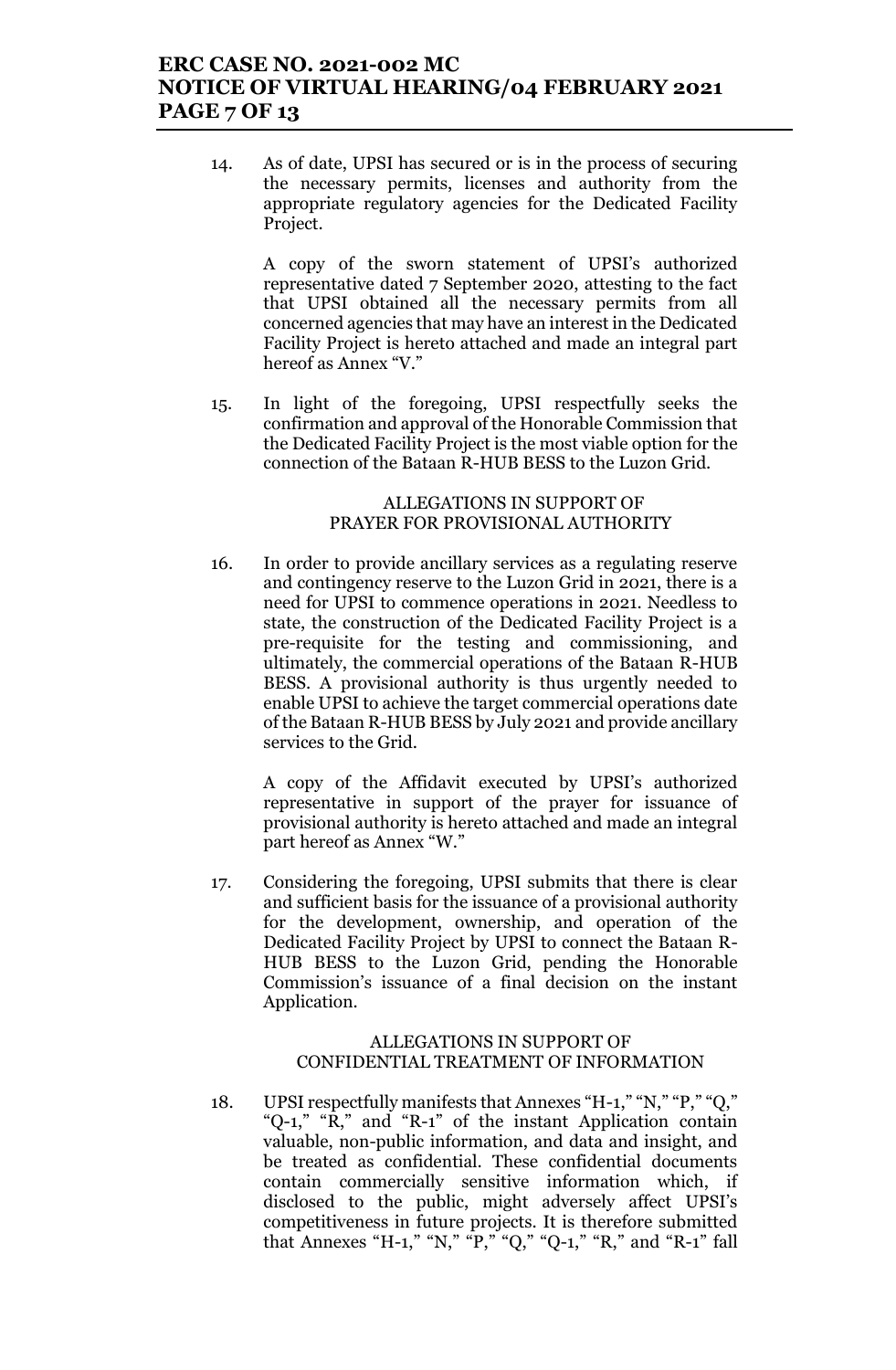# **ERC CASE NO. 2021-002 MC NOTICE OF VIRTUAL HEARING/04 FEBRUARY 2021 PAGE 8 OF 13**

within the bounds of proprietary "trade secrets" which are confidential in nature and entitled to protection from disclosure under the Constitution, statues, and rules and regulations of this Honorable Commission.

- 19. Rule 4 of the ERC Rules of Practice and Procedure states that the Honorable Commission may, upon request of a party and determination of the existence of conditions which would warrant the remedy, treat certain information submitted to it as confidential. Pursuant to this provision, UPSI respectfully requests for the issuance of a protective order declaring the documents attached as Annexes "H-1," "N," "P," "Q," "Q-1," "R," and "R-1" of this Application as confidential information, as the Applicant intends to present them as evidence in the instant Application.
- 20. Considering the confidential nature of these documents, UPSI respectfully requests that said annexes not be disclosed to third parties and the public and be treated as confidential documents. In accordance with Section 1(b), Rule 4 of the ERC Rules of Practice and Procedure, UPSI hereby submits one copy of Annexes "H-1," "N," "P," "Q," "Q-1," "R," and "R-1" in a sealed envelope, with the envelope and each page of the documents stamped with the word "Confidential".
- 21. The data contained in Annexes "H-1," "N," "P," "Q," "Q-1," "R," and "R-1" attached to this Application constitute "trade secrets" of UPSI; thus, UPSI has actual and valuable proprietary interest to protect with respect to such information. The Supreme Court, in the case of Air Philippines Corporation vs. Pennswell, Inc., had the opportunity to discuss the definition of "trade secrets" and the great extent to which the same are protected under our laws. The Supreme Court defined the term "trade secret" as follows:

"A trade secret is defined as a plan or process, tool, mechanism or compound known only to its owner and those of his employees to whom it is necessary to confide it. The definition also extends to a secret formula or process not patented, but known only to certain individuals using it in compounding some article of trade having a commercial value. A trade secret may consist of any formula, pattern, device, or compilation of information that: (1) is used in one's business; and (2) gives the employer an opportunity to obtain an advantage over competitors who do not possess the information. Generally, a trade secret is a process or device intended for continuous use in the operation of the business, for example, a machine or formula, but can be a price list or catalogue or specialized customer list. It is indubitable that trade secrets constitute proprietary rights. The inventor, discoverer, or possessor of a trade secret or similar innovation has rights therein which may be treated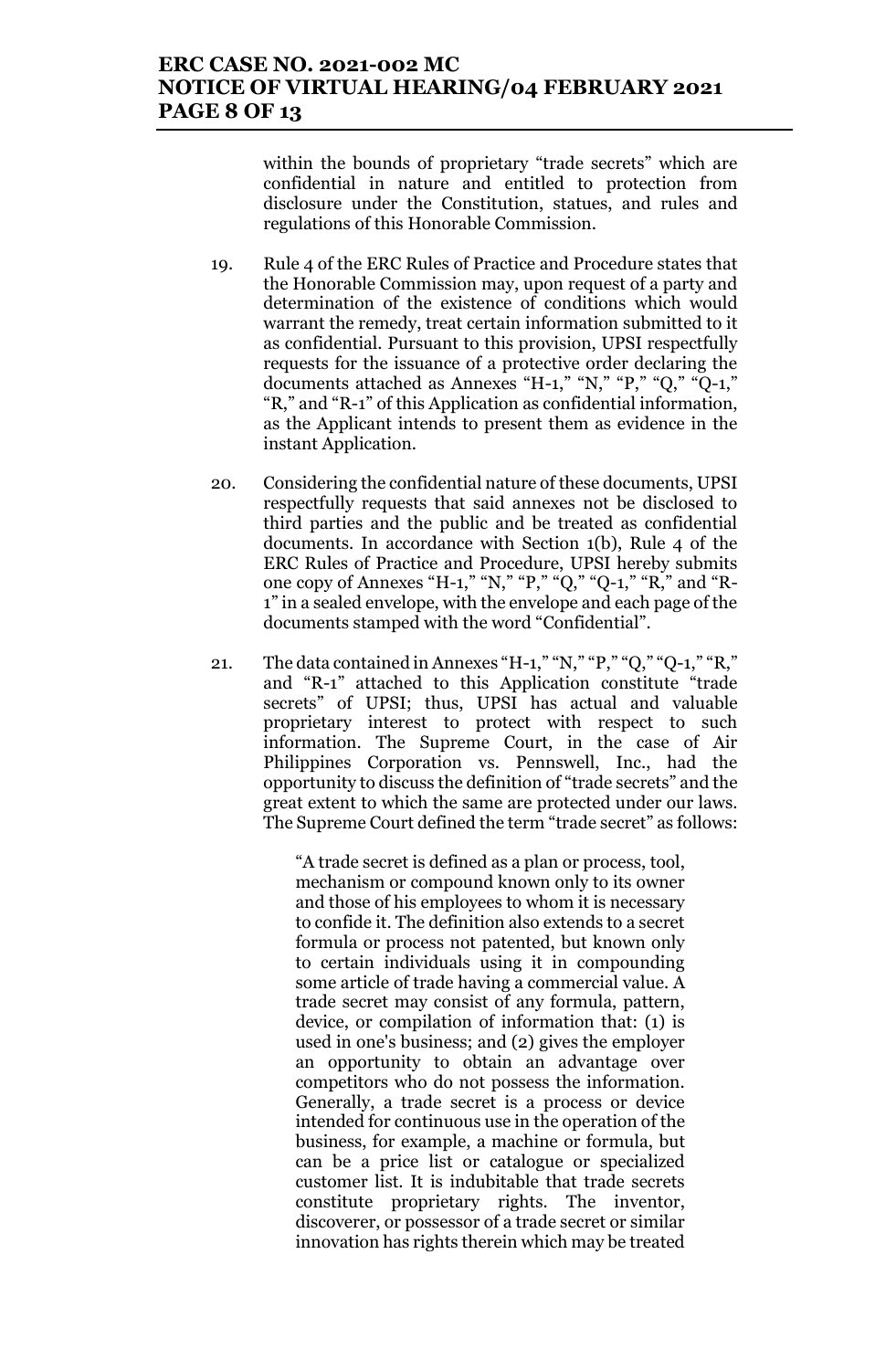## **ERC CASE NO. 2021-002 MC NOTICE OF VIRTUAL HEARING/04 FEBRUARY 2021 PAGE 9 OF 13**

as property, and ordinarily an injunction will be granted to prevent the disclosure of the trade secret by one who obtained the information "in confidence" or through a "confidential relationship." American jurisprudence has utilized the following factors to determine if information is a trade secret, to wit:

- a. the extent to which the information is known outside of the employer's business;
- b. the extent to which the information is known by employees and others involved in the business;
- c. the extent of measures taken by the employer to guard the secrecy of the information;
- d. the value of the information to the employer and to competitors;
- e. the amount of effort or money expended by the company in developing the information; and
- f. the extent to which the information could be easily or readily obtained through an independent source."<sup>4</sup> (Emphasis supplied.)
- 22. In the Air Philippines case, the Supreme Court emphasized the status of trade secrets as protected information, shielded from disclosure except for the most pressing of reasons. The Supreme Court stated unequivocally that trade secrets are of a privileged nature, as is evident from the protection that is afforded them in our laws, including the Revised Penal Code, the Securities Regulation Code, the National Internal Revenue Code of 1997, and the Toxic Substances and Hazardous and Nuclear Wastes Control Act of 1990. The Supreme Court went on to state:

"Clearly, in accordance with our statutory laws, this Court has declared that intellectual and industrial property rights cases are not simple property cases. Without limiting such industrial property rights to trademarks and trade names, this Court has ruled that all agreements concerning intellectual property are intimately connected with economic development. The protection of industrial property encourages investments in new ideas and inventions and stimulates creative efforts for the satisfaction of human needs. It speeds up transfer of technology and industrialization, and thereby bring about social and economic progress. Verily, the protection of industrial secrets is inextricably linked to the

 $^{4}$  G.R. No. 172835, 13 December 2007.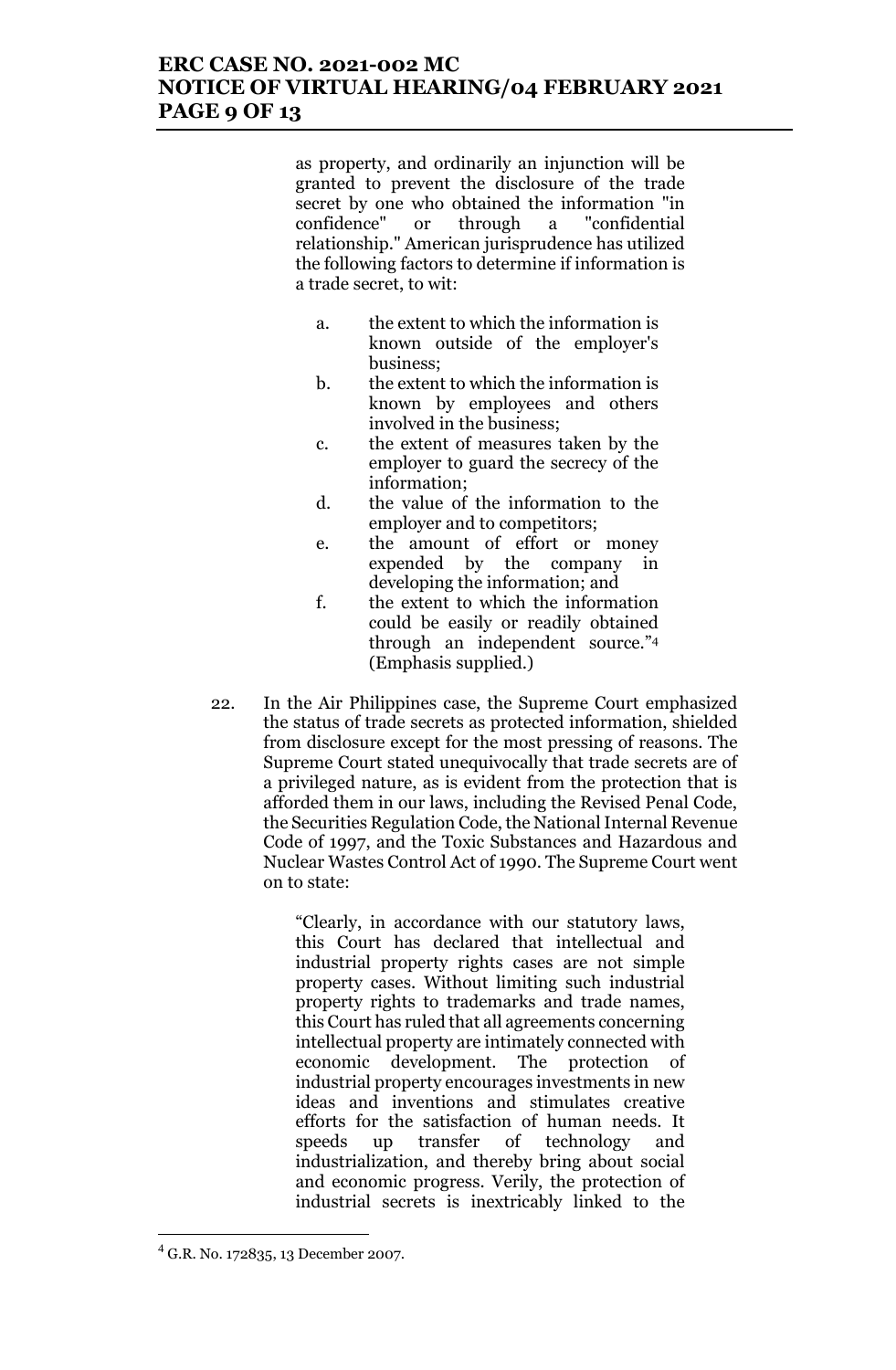# **ERC CASE NO. 2021-002 MC NOTICE OF VIRTUAL HEARING/04 FEBRUARY 2021 PAGE 10 OF 13**

advancement of our economy and fosters healthy competition in trade.

Jurisprudence has consistently acknowledged the private character of trade secrets. There is a privilege not to disclose one's trade secrets. Foremost, this Court has declared that trade secrets and banking transactions are among the recognized restrictions to the right of the people to information as embodied in the Constitution. We said that the drafters of the Constitution also unequivocally affirmed that, aside from national security matters and intelligence information, trade or industrial secrets (pursuant to the Intellectual Property Code and other related laws) as well as banking transactions (pursuant to the Secrecy of Bank Deposits Act), are also exempted from compulsory disclosure." (Emphasis supplied.)

- 23. Information which falls within the definition of a trade secret as defined by jurisprudence is clearly information which merits the confidential treatment provided for under Rule 4 of the ERC Rules of Practice and Procedure. UPSI respectfully submits that the technical and commercial information contained in the documents qualify as trade secrets, as it reflects commercially sensitive information of UPSI. Annexes "H-1," "N," "P," "Q," "Q-1," "R," and "R-1" of this Application should therefore be entitled to the protection of confidential information provided under Rule 4 of the ERC Rules of Practice and Procedure.
- 24. In view of all the foregoing, Applicant respectfully submits the instant Application for the Honorable Commission's urgent and utmost consideration.

#### PRAYER

WHEREFORE, premises considered, Applicant UNIVERSAL POWER SOLUTIONS, INC. respectfully prays that the Honorable Commission:

- 1. Issue an Order granting provisional authority for the implementation of the development, ownership and operation of the Dedicated Facility Project by UPSI to connect the Bataan R-HUB BESS to the Luzon Grid;
- 2. Issue an Order treating Annexes "H-1," "N," "P," "Q," "Q-1," "R," and "R-1" and the information contained therein as confidential information within the purview of Rule 4 of the ERC Rules of Practice and Procedure and prescribing the guidelines for the protection thereof; and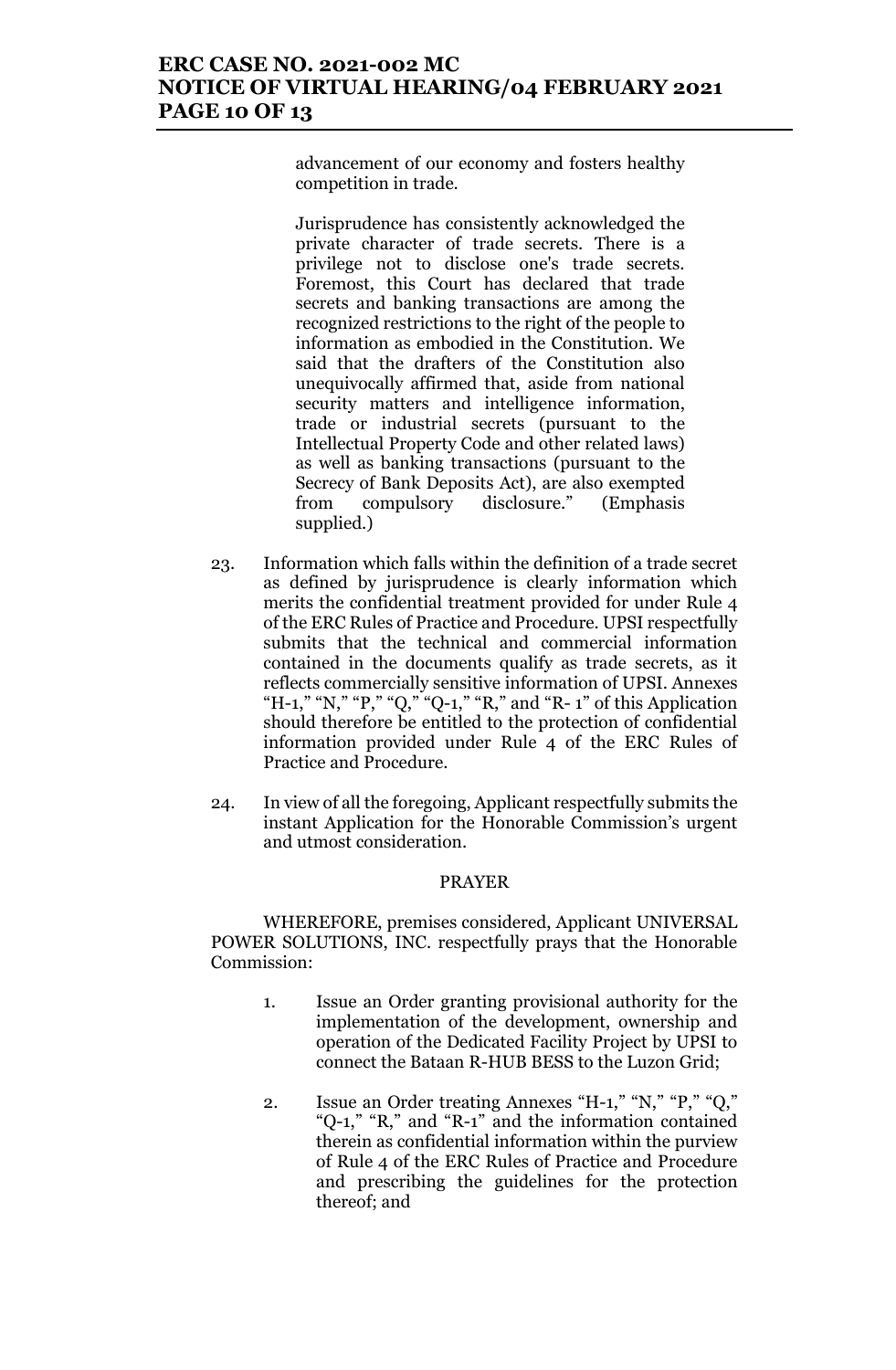3. After hearing on the merits, a Decision be rendered approving the instant Application.

Other just and equitable reliefs are likewise prayed for.

The Commission hereby sets the instant *Application* for the determination of compliance with the jurisdictional requirements, expository presentation, Pre-trial Conference, and presentation of evidence on the following dates and online platform for the conduct thereof, pursuant to Resolution No. 09, Series 0f 2020<sup>5</sup> dated 24 September 2020:

| Date                                                                                | <b>Platform</b>                  | <b>Activity</b>                                                                                         |
|-------------------------------------------------------------------------------------|----------------------------------|---------------------------------------------------------------------------------------------------------|
| 06 April 2021<br>(Tuesday) at two<br>o'clock in the<br>afternoon $(2:00 P.M.)$      | <b>Microsoft</b><br><b>Teams</b> | Determination of<br>compliance with<br>jurisdictional<br>requirements and<br>expository<br>presentation |
| <b>13 April 2021</b><br>(Tuesday) at two<br>o'clock in the<br>afternoon (2:00 P.M.) | <b>Microsoft</b><br><b>Teams</b> | <b>Pre-Trial Conference</b><br>and Presentation of<br>Evidence                                          |

Any interested stakeholder may submit its comments and/or clarifications at least one (1) calendar day prior to the scheduled virtual hearing, via electronic mail (e-mail) at docket@erc.ph, and records@erc.gov.ph, copy furnish the Legal Service through legal@erc.ph. The Commission shall give priority to the stakeholders who have duly submitted their respective comments and/or clarifications, to discuss the same and propound questions during the course of the expository presentation.

Moreover, all persons who have an interest in the subject matter of the instant case may become a party by filing with the Commission via e-mail at  $d$ ocket@erc.ph, and records@erc.gov.ph, copy furnish the Legal Service through  $\text{legal@erc.ph}$ , a verified Petition to Intervene at least five (5) calendar days prior to the date of the initial virtual hearing and subject to the requirements under Rule 9 of the 2006 ERC Rules of Practice and Procedure, indicating therein the docket number and title of the case and stating the following:

1) The petitioner's name, mailing address, and e-mail address;

<sup>&</sup>lt;sup>5</sup> Entitled: A Resolution Adopting the Guidelines Governing Electronic Applications, Filings and Virtual Hearings Before the Energy Regulatory Commission;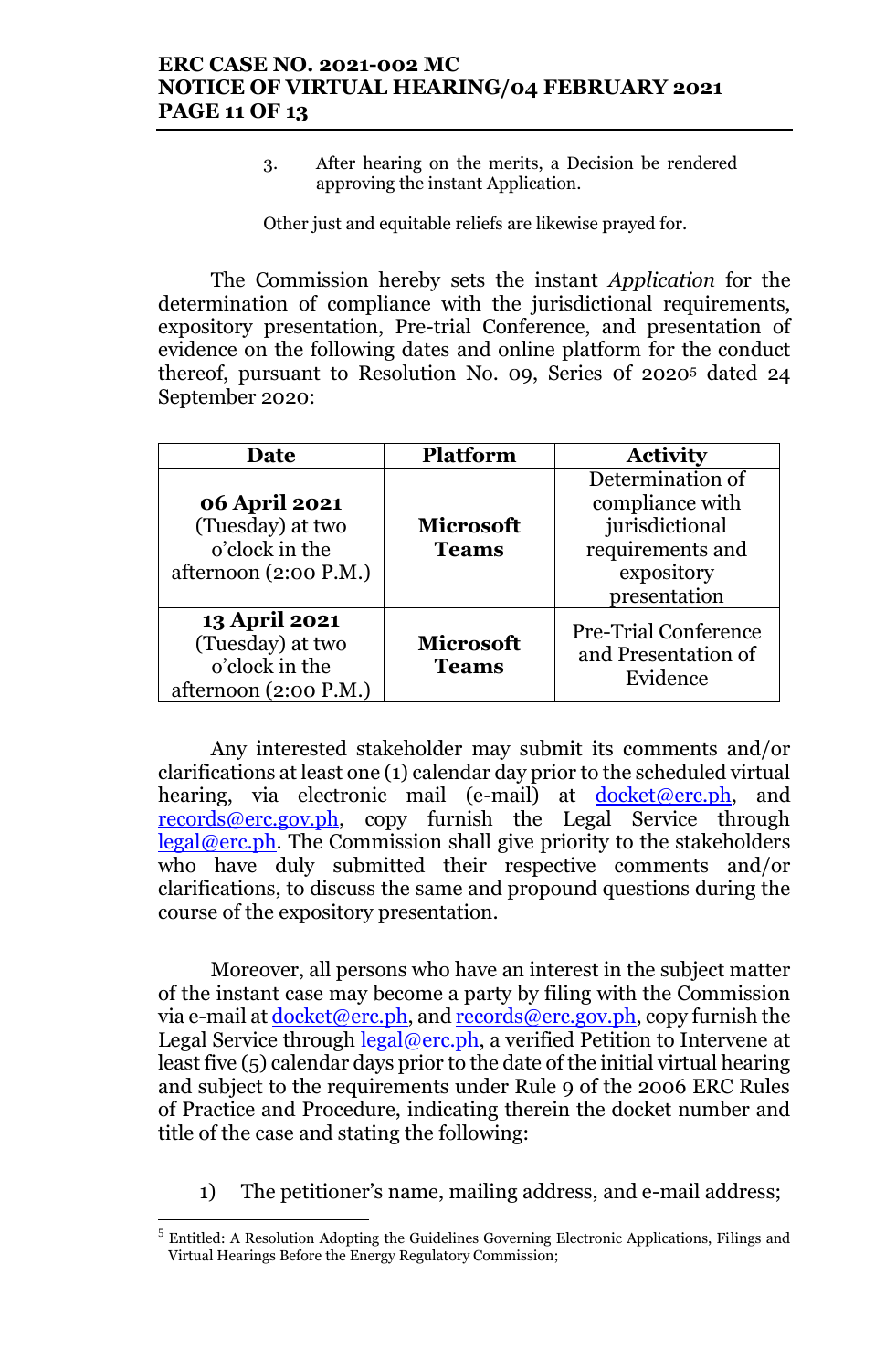# **ERC CASE NO. 2021-002 MC NOTICE OF VIRTUAL HEARING/04 FEBRUARY 2021 PAGE 12 OF 13**

- 2) The nature of petitioner's interest in the subject matter of the proceeding and the way and manner in which such interest is affected by the issues involved in the proceeding; and
- 3) A statement of the relief desired.

Likewise, all other persons who may want their views known to the Commission with respect to the subject matter of the case may likewise file through e-mail at docket@erc.ph, and records@erc.gov.ph, copy furnish the Legal Service through  $\text{legal@erc.ph},$  their Opposition or Comment thereon at least five (5) calendar days prior to the initial virtual hearing and subject to the requirements under Rule 9 of the 2006 ERC Rules of Practice and Procedure. No particular form of Opposition or Comment is required, but the document, letter, or writing should contain the following:

- 1) The name, mailing address, and e-mail address of such person;
- 2) A concise statement of the Opposition or Comment; and
- 3) The grounds relied upon.

All such persons who wish to have a copy of the *Application* may request from Applicant that they be furnished with the same prior to the date of the initial hearing. Applicant is hereby directed to furnish all those making such request with copies of the *Application* and its attachments, through any of the available modes of service, upon their agreement, subject to the reimbursement of reasonable photocopying costs. Any such person may likewise examine the *Application* and other pertinent records filed with the Commission during the standard office hours. In the alternative, those persons who wish to have an electronic copy of the *Application* may request the Commission for the e-mail addresses of the Applicant by sending an e-mail to  $docket@erc.php$ , and records@erc.gov.ph, copy furnish the Legal Service through  $\text{legal@erc.ph.}$  Nonetheless, any person may also access the *Application* as posted by the Commission in its official website at www.erc.gov.ph.

Finally, all interested persons may be allowed to join the scheduled initial virtual hearing by providing the Commission, thru legal.virtualhearings@erc.ph, with their respective e-mail addresses and indicating therein the case number of the instant *Application*. The Commission will send the access link/s to the aforementioned hearing platform within five (5) working days prior to the scheduled hearing.